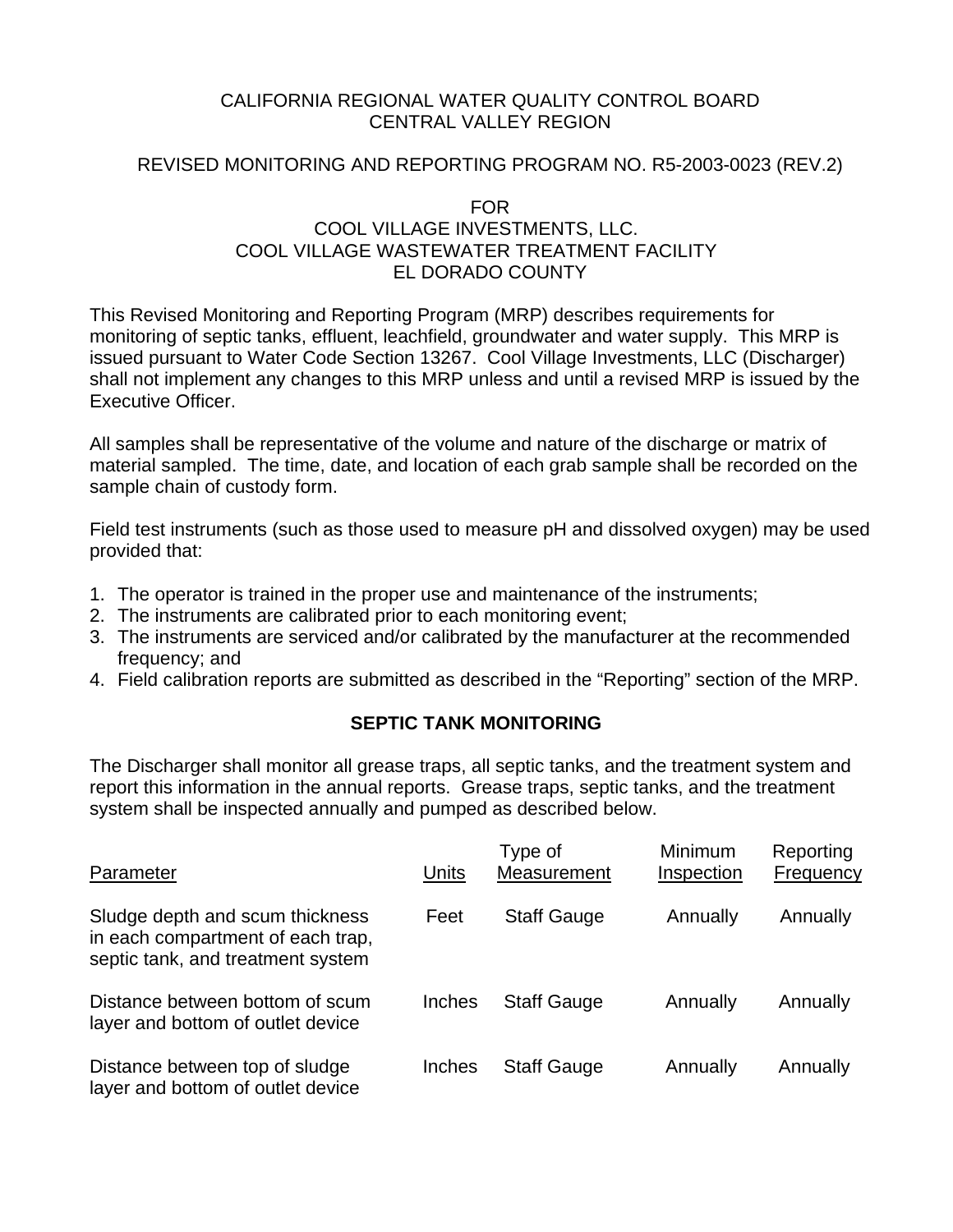Grease traps, septic tanks, and the treatment system shall be pumped when any one of the following conditions exists or may occur before the next inspection:

- a. The combined thickness of sludge and scum exceeds one-third of the tank depth of the first compartment; or,
- b. The scum layer is within three inches of the outlet device; or,
- c. The sludge layer is within eight inches of the outlet device**.**

# **EFFLUENT MONITORING**

Effluent shall be monitored prior to discharge to the leachfield. Samples shall be collected from the leachfield dosage siphon. Grab samples are considered adequately representative of the wastewater. Effluent monitoring shall include, at a minimum, the following:

|                                       |            | Type of | Sampling   | Reporting |
|---------------------------------------|------------|---------|------------|-----------|
| Constituents                          | Units      | Sample  | Frequency  | Frequency |
| <b>Flow</b>                           | gpd        | Metered | Continuous | Monthly   |
| pH                                    | Std. units | Grab    | Weekly     | Monthly   |
| <b>Total Suspended Solids</b>         | mg/L       | Grab    | Weekly     | Monthly   |
| BOD <sub>5</sub>                      | mq/L       | Grab    | Weekly     | Monthly   |
| Total Coliform Organisms <sup>2</sup> | MPN/100mL  | Grab    | Weekly     | Monthly   |
| <b>Electrical Conductivity</b>        | mg/L       | Grab    | Monthly    | Monthly   |
| <b>Total Dissolved Solids</b>         | mg/L       | Grab    | Monthly    | Monthly   |
| <b>Total Nitrogen</b>                 | mg/L       | Grab    | Monthly    | Monthly   |
| Standard Minerals <sup>3</sup>        | mg/L       | Grab    | Annually   | Annually  |

<sup>1.</sup> BOD<sub>5</sub> denotes five-day, 20° Celsius Biochemical Oxygen Demand.<br><sup>2.</sup> Using a minimum of 15 tubes or three dilutions.

<sup>3</sup>. Standard Minerals shall include, at a minimum, the following elements and compounds: boron, calcium, iron, magnesium, manganese, sodium, potassium, chloride, sulfate, total alkalinity (including alkalinity series), and hardness.

# **LEACHFIELD MONITORING**

The Discharger shall conduct a visual inspection of the leachfield on a weekly basis and the results shall be included in the monthly monitoring report. Evidence of surfacing wastewater, erosion, field saturation, runoff, or the presence of nuisance conditions shall be noted in the report. If surfacing water is found, then a sample shall be collected and tested for pH, total coliform organisms, and total dissolved solids. In addition to the visual inspections, monitoring of the leachfield shall include the following:

| Constituent                   | Units         | Type of Sample | Sampling<br>Frequency | Reporting<br>Frequency |
|-------------------------------|---------------|----------------|-----------------------|------------------------|
| <b>Application Rate</b>       | gal/acre•day  | Calculated     | Monthly               | Monthly                |
| Leachline Riser<br>Inspection | <b>Inches</b> | Measurement    | Monthly               | Monthly                |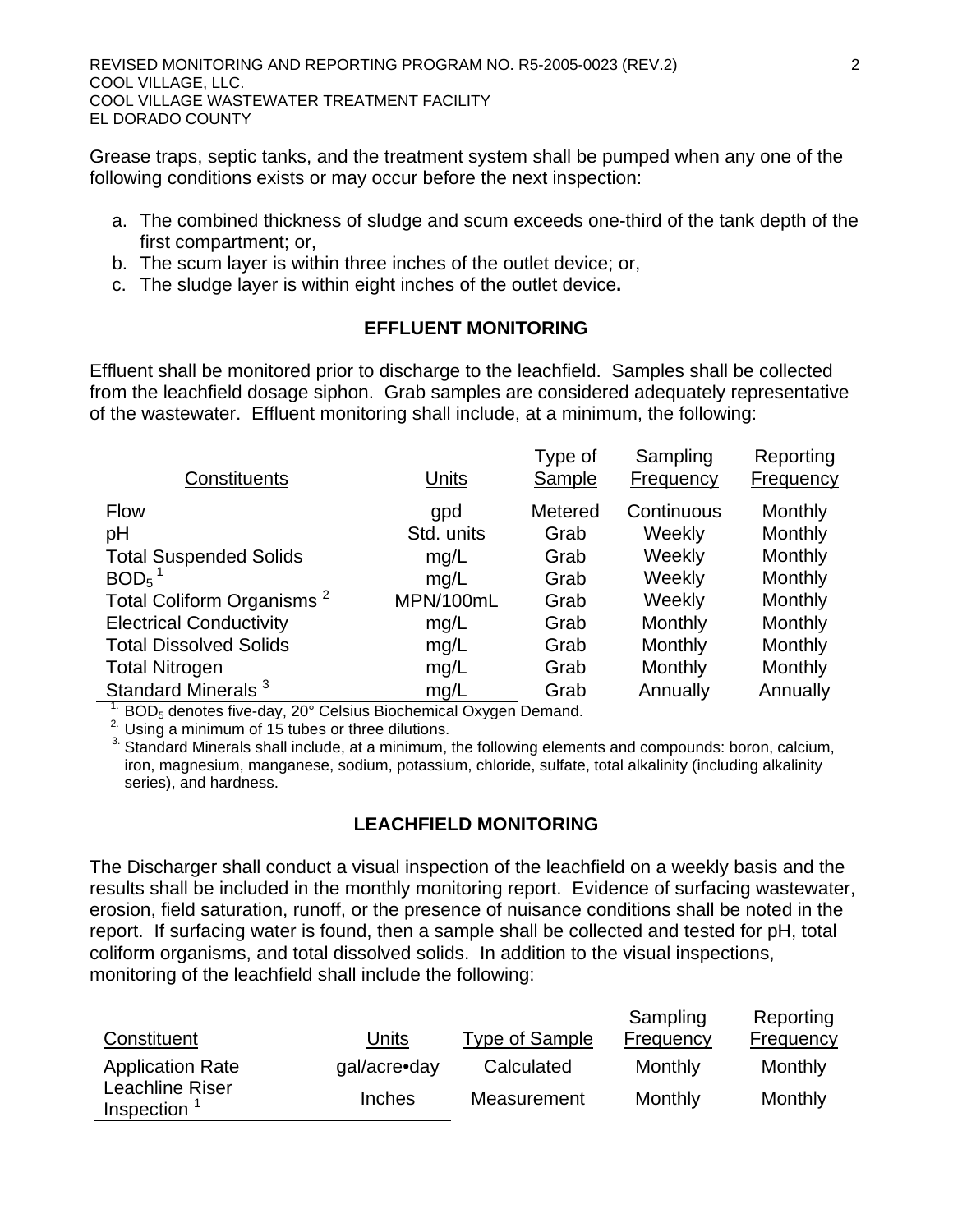1 The Discharger shall measure the depth of any wastewater in each observation port riser. The Discharger shall provide the depth of each disposal trench and the corresponding depth of soil remaining between the ponded wastewater and the surface.

## **GROUNDWATER MONITORING**

Groundwater samples shall be collected from each groundwater monitoring well in accordance with an approved groundwater sampling analysis plan. Prior to sampling, depth to groundwater shall be measured to the nearest 0.01 feet. Water table elevations shall be calculated and used to determine groundwater gradient and flow direction. Samples shall be collected and analyzed using approved EPA methods or other methods approved by the Central Valley Water Board. Groundwater monitoring shall include, at a minimum, the following:

|                                       |                       | Type of     | Sampling and               |
|---------------------------------------|-----------------------|-------------|----------------------------|
| Constituent                           | Units                 | Sample      | <b>Reporting Frequency</b> |
| Depth to Groundwater                  | 0.01 Feet             | Measurement | Annually                   |
| Groundwater Elevation <sup>1</sup>    | 0.01 Feet             | Calculated  | Annually                   |
| <b>Gradient Magnitude</b>             | Feet/Feet             | Calculated  | Annually                   |
| <b>Gradient Direction</b>             | Degrees               | Calculated  | Annually                   |
| Total Coliform Organisms <sup>2</sup> | MPN/100mL             | Grab        | Annually                   |
| pH                                    | <b>Standard Units</b> | Grab        | Annually                   |
| <b>Electrical Conductivity</b>        | mg/L                  | Grab        | Annually                   |
| <b>Total Dissolved Solids</b>         | mg/L                  | Grab        | Annually                   |
| Nitrate Nitrogen                      | mg/L                  | Grab        | Annually                   |
| Standard Minerals <sup>3</sup>        | mg/L                  | Grab        | Annually                   |

 $1$  Groundwater elevation shall be based on depth-to-water using a surveyed measuring point elevation on the

well and a surveyed reference elevation.<br>
<sup>2</sup> Using a minimum of 15 tubes or three dilutions.

 $3$  Standard Minerals shall include, at a minimum, the following elements and compounds: boron, calcium, iron, magnesium, manganese, sodium, potassium, chloride, sulfate, total alkalinity (including alkalinity series), and hardness.

#### **WATER SUPPLY MONITORING**

A sampling station shall be established where a representative sample of the municipal water supply can be obtained. Water supply monitoring shall include at least the following for each water source used during the previous year. As an alternative to annual water supply monitoring, the Discharger may submit results of the most current DHS water supply monitoring data.

|                                |       | Sampling  | Reporting |
|--------------------------------|-------|-----------|-----------|
| Constituents                   | Units | Frequency | Frequency |
| <b>Electrical Conductivity</b> | mq/L  | Annually  | Annually  |
| <b>Total Dissolved Solids</b>  | mq/L  | Annually  | Annually  |
| Standard Minerals <sup>1</sup> | mq/L  | Annually  | Annually  |
|                                |       |           |           |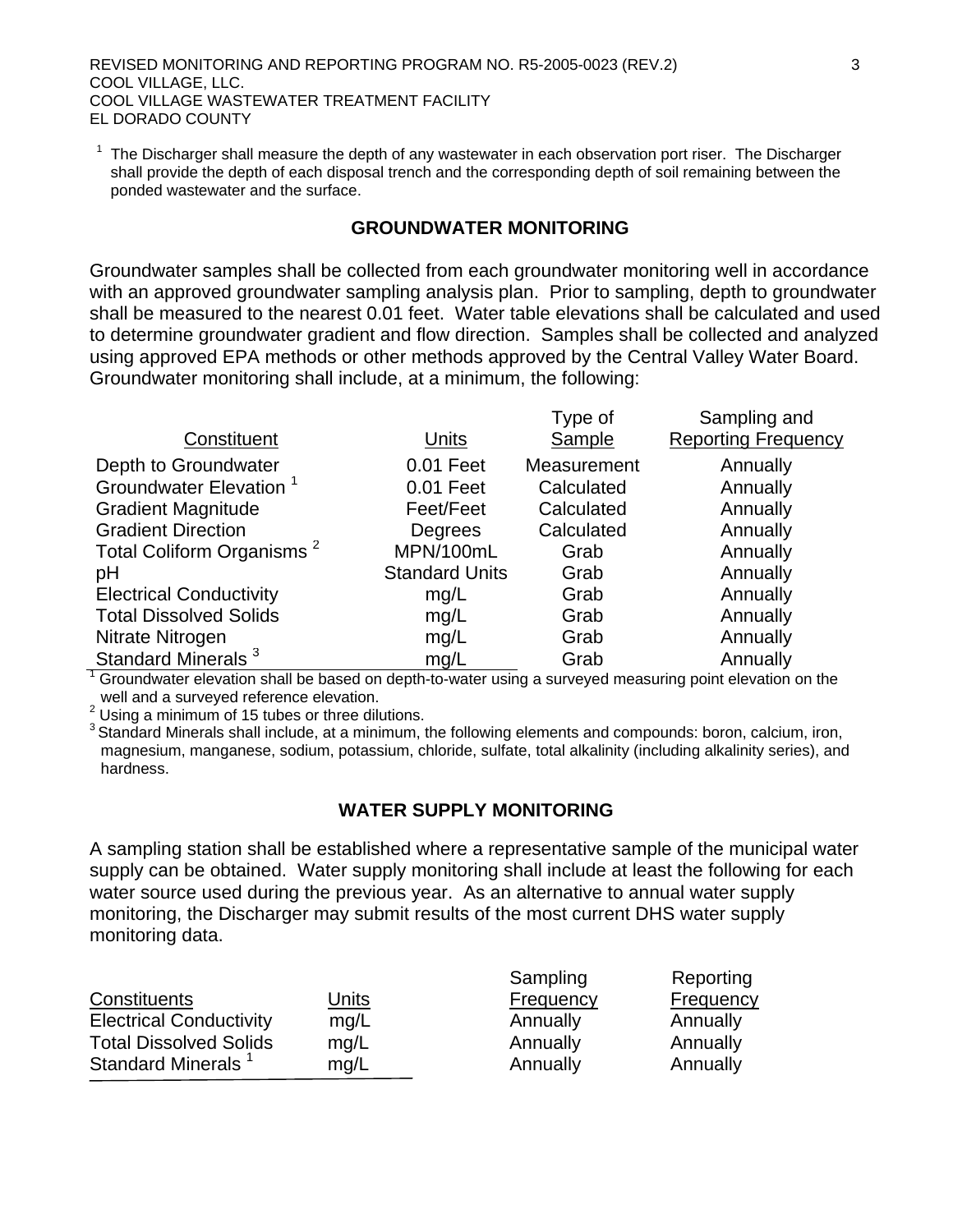REVISED MONITORING AND REPORTING PROGRAM NO. R5-2005-0023 (REV.2) 4 COOL VILLAGE, LLC. COOL VILLAGE WASTEWATER TREATMENT FACILITY EL DORADO COUNTY

<sup>1</sup> Standard Minerals shall include, at a minimum, the following elements/compounds: boron, calcium, iron, magnesium, manganese, sodium, potassium, chloride, sulfate, nitrate, total alkalinity (including alkalinity series), and hardness.

#### **REPORTING**

In reporting monitoring data, the Discharger shall arrange the data in tabular form so that the date, sample type, and reported analytical result for each sample are readily discernible. The data shall be summarized in such a manner to clearly illustrate compliance with waste discharge requirements and spatial or temporal trends, as applicable. The results of any monitoring done more frequently than required at the locations specified in the MRP shall be reported to the Central Valley Water Board.

As required by the California Business and Professions Code Sections 6735, 7835, and 7835.1, all Groundwater Monitoring Reports shall be prepared under the direct supervision of a California Registered Engineer or Geologist and signed and stamped by the registered professional.

### **A. Monthly Monitoring Reports**

Daily, weekly, and monthly monitoring data shall be reported in monthly monitoring reports. Monthly reports shall be submitted to the Regional Board by the **1st day of the second month** following sampling (e.g., the January Report is due by 1 March). At a minimum the reports shall include:

- 1. Results of effluent and leachfield monitoring;
- 2. A comparison of monitoring data to the discharge specifications and an explanation of any violation of those requirements. Data shall be presented in tabular format;
- 3. If requested by staff, copies of laboratory analytical report(s);
- 4. Copies of field inspection logs; and
- 5. Date(s) on which the monitoring instruments were calibrated.

#### **B. Annual Monitoring Report**

In addition to the monthly monitoring reports, an Annual Report shall be prepared. The Annual Report will include all monitoring data required in the MRP. The Annual Report shall be submitted to the Central Valley Water Board by **1 February** of each year. The Annual Report shall include the following:

- 1. Groundwater monitoring report.
	- a. Results of groundwater monitoring, including a summary of data tables of historic and current water table elevations and analytical results.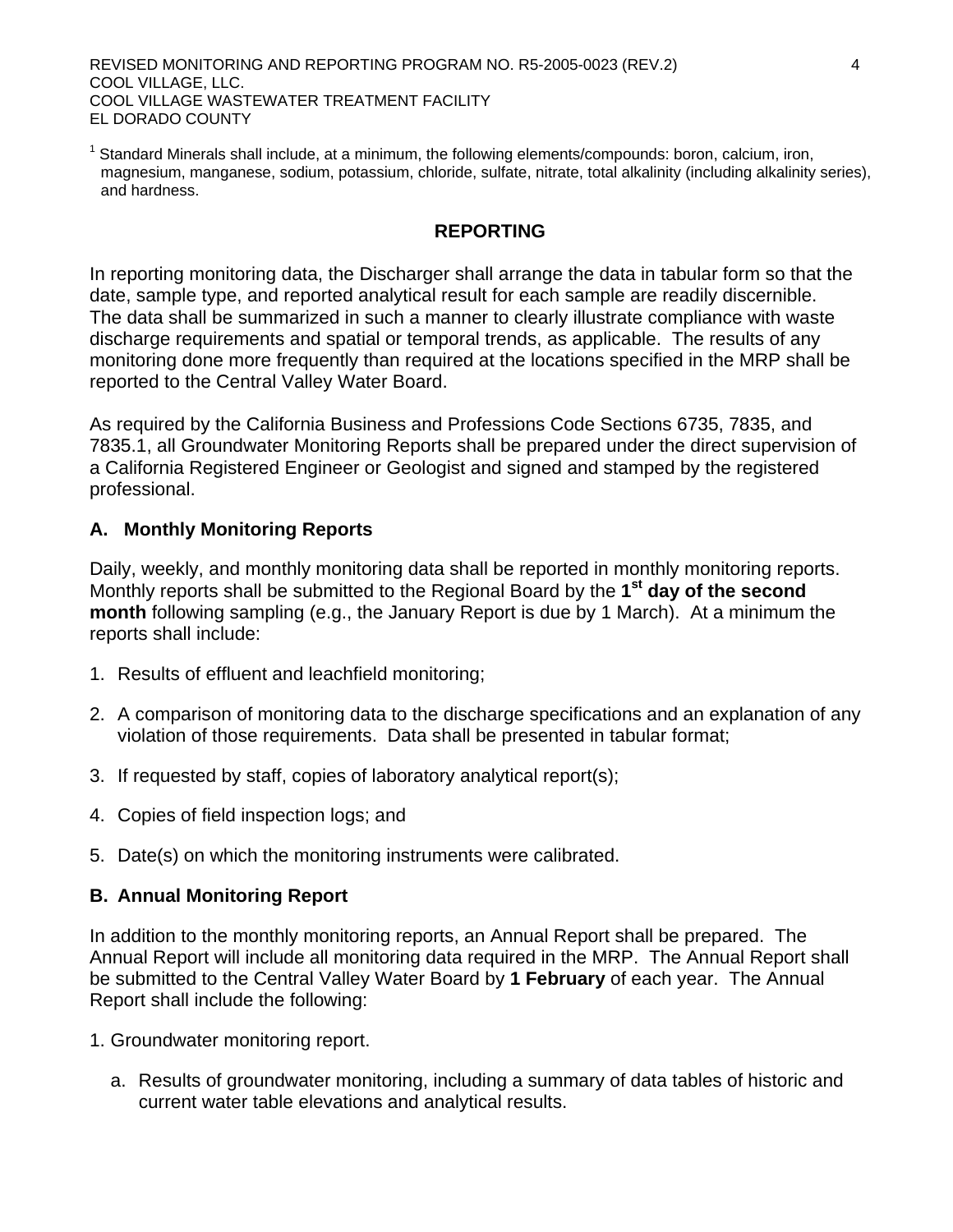- b. A narrative description of all preparatory, monitoring, sampling, and analytical testing activities for the groundwater monitoring. The narrative shall be sufficiently detailed to verify compliance with the WDRs, this MRP, and the Standard Provisions and Reporting Requirements. Field logs shall support the narrative for each well documenting depth to groundwater; parameters measured before, during, and after purging; method of purging; calculation of casing volume; and total volume of water purged.
- c. Calculation of groundwater elevations, an assessment of groundwater flow direction and gradient on the date of measurement, comparison of previous flow direction and gradient data, and discussion of seasonal trends if any.
- d. A narrative discussion of the analytical results for all media and locations monitored including spatial and temporal trends, with reference to summary data tables, graphs, and appended analytical reports (as applicable).
- e. A comparison of monitoring data to the discharge specifications, groundwater limitations, and explanation of any violation(s) of those requirements.
- f. An evaluation of the groundwater quality beneath the wastewater treatment facility.
- g. A scaled map showing relevant structures and features of the facility, the locations of monitoring wells and any other sampling stations, and groundwater elevation contours referenced to mean sea level datum.
- h. Copies of laboratory analytical report(s) for groundwater monitoring.
- 2. The results from annual monitoring of the effluent and water supply.
- 3. The results of monitoring grease traps, septic tanks, and the treatment system.
- 4. If requested by staff, tabular and graphical summaries of all monitoring data collected during the year.
- 5. An evaluation of the performance of the wastewater treatment system and leachfield disposal system, as well as a forecast of the flows anticipated in the next year.
- 6. A discussion of compliance and the corrective action taken, as well as any planned or proposed actions needed to bring the discharge into full compliance with the waste discharge requirements.
- 7. A discussion of any data gaps and potential deficiencies/redundancies in the monitoring system or reporting program.

A letter transmitting the self-monitoring reports shall accompany each report. The letter shall include a discussion of requirement violations found during the reporting period, and actions taken or planned for correcting noted violations, such as operation or facility modifications. If the Discharger has previously submitted a report describing corrective actions and/or a time schedule for implementing the corrective actions, reference to the previous correspondence